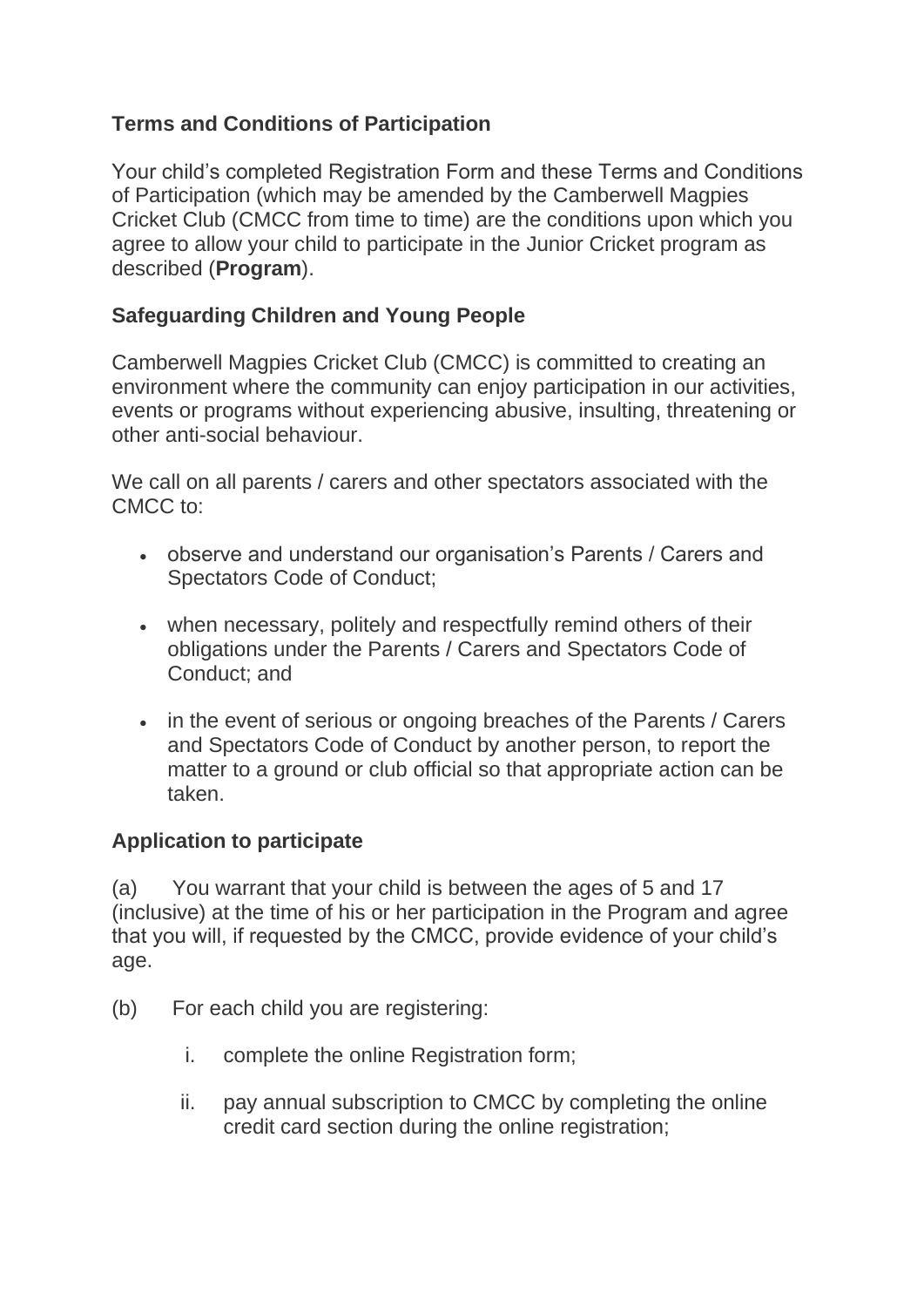- iii. agree that your child understands the Player Code of Behaviour (as set out below); and
- iv. agree that you understand and will comply with the Parents / Carers and Spectators Code of Conduct (as set out below);

### (the **Application**);

- (c) Subject to sub-paragraph (d) below, the CMCC will:
	- i. process Applications until all places in the specified Program are filled; and
	- ii. send you an email confirming your acceptance into the Program;
- (d) CMCC will not:
	- i. process any Application that is incomplete, unclear, or is not accompanied by the Fee;
	- ii. accept any changes to the Application, except for a change of email address or phone number.

### **Participant benefits**

Participants in Junior Cricket programs can only collect benefits pack (if applicable) after the receipt of the fee by CMCC.

### **Limitation of Liability and Release**

(a) You understand that there are inherent risks associated with participation in the Program, which may result in personal injury (even of a serious nature) to a participant and that you fully accept and agree to bear those risks.

(b) You agree not to bring any claim or proceeding against CMCC for any damage, loss or injury whatsoever that you or your child may suffer from participation in the Program.

(c) CMCC's liability to you is limited (at CMCC's election) to CMCC repaying any amounts paid by you under this Agreement or supplying or resupplying any Program services to which you are entitled in accordance with these Terms and Conditions of Participation.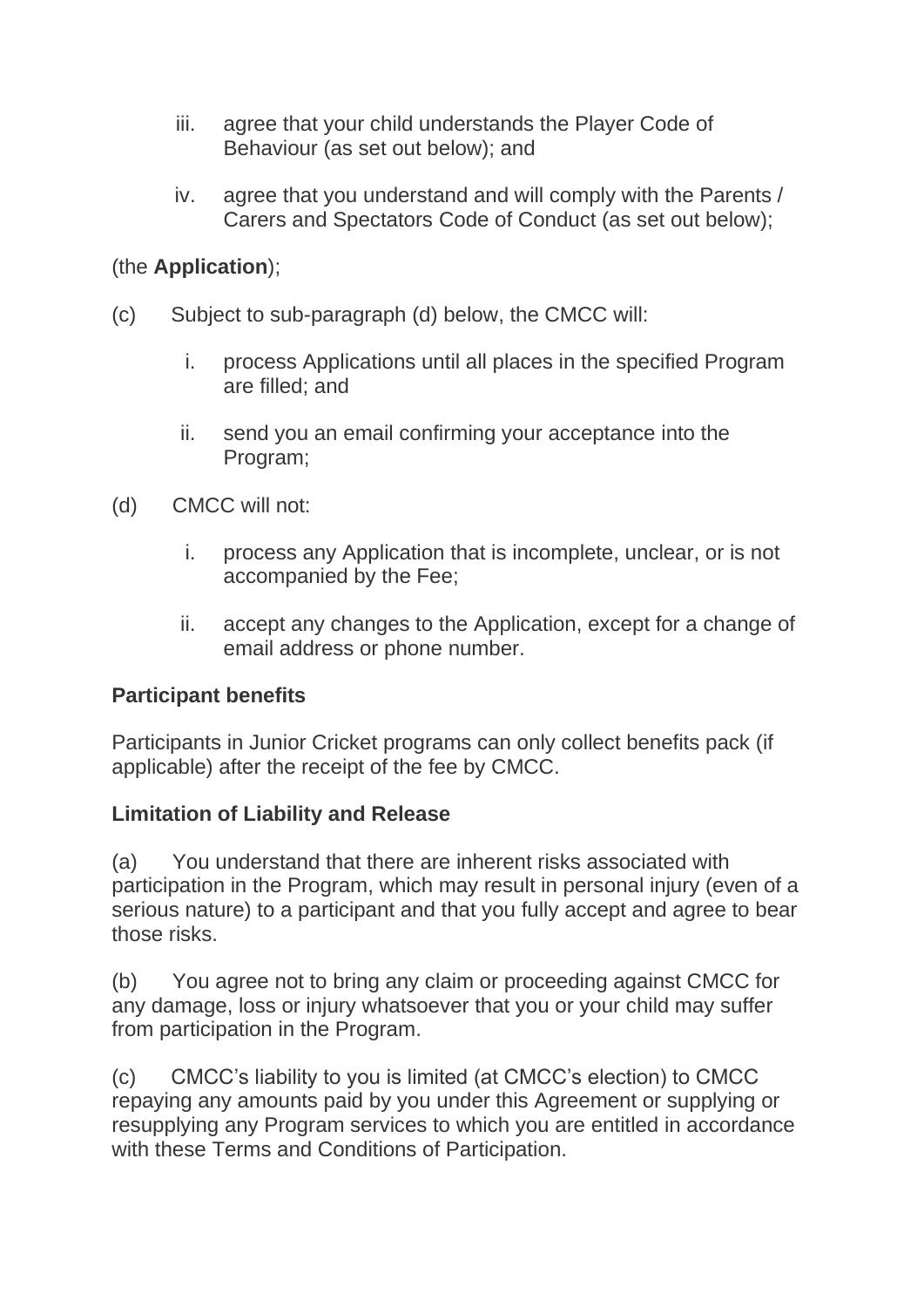(d) You understand that as a registered player participating in the Junior Cricket program your child is entitled to certain Sports Injury Insurance benefits. You accept that the level of cover provided to your child as a player is the level chosen by CMCC and does not include a Medicare "Gap" which cannot be insured. You understand that this covers registered participants only and does not cover parents/guardians or other people attending any activities that form part of the Program.

## **Cancellation, Refunds and Termination**

(a) Once you have registered and paid for CMCC Junior Cricket program, a refund will only be provided in the following circumstances:

- i. The participant has a medical condition which prevents him/her from any further activity (a doctor's certificate will be required); or
- ii. CMCC deems that the Program has not been delivered to the reasonable expected standard.

A refund will not be given if the participant has attended more than 50% of scheduled Junior Cricket games.

Questions regarding a refund should be directed to Junior Committee via email [\(cmccjuniors@tpg.com.au\)](mailto:cmccjuniors@tpg.com.au).

If you wish to cancel your Application, you must notify CMCC in writing. Following cancellation, you have no entitlement to the participant benefits and will be ineligible for player awards.

(b) CMCC is not liable to you for any loss or damage you suffer as a result of the Program or part of the Program being cancelled, postponed or changed.

(c) CMCC will not replace your participant benefits if lost, stolen or damaged.

(d) CMCC may terminate your child's participation in the Program on reasonable grounds at any time, including if your child's behaviour interferes with another participant's safety or enjoyment of the Program.

(e) CMCC may, in its absolute discretion, change a Program or part of a Program, including dates, session times, durations and locations.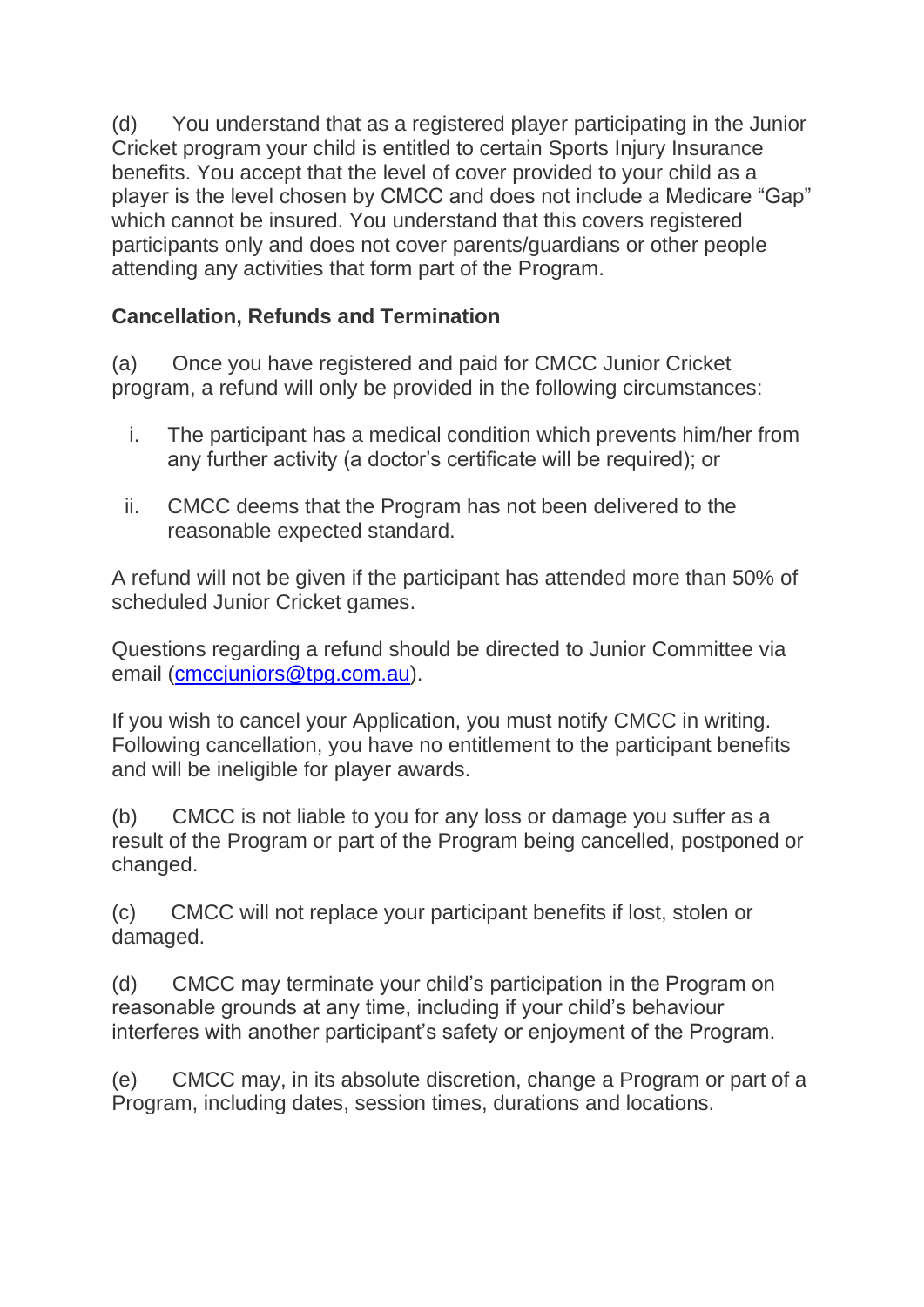# **Privacy**

(a) Personal information that CMCC collects on Registration is used for the purpose of processing your request for your child's participation in the Program. CMCC may also use this information to send you program related information or offers if you have agreed to receive such information during the registration process.

(b) CMCC may disclose your information to other organisations for the purpose of processing your application, research and development and performance evaluation. These organisations are required to keep your contact details confidential and to use them only for the stated purposes.

(c) All information supplied to you is subject to the CMCC's Privacy Policy.

# **Photographs**

You consent to CMCC using your child's name or image (including photographs) in any form or medium for general marketing and promotional activities. If you do not wish to consent to your child's name and image being used please notify the Junior Committee in writing.

## **Player Code of Behaviour**

By registering your child at CMCC, you agree that your child understands and will adhere to the Player Code of Behaviour:

- (a) Play within the spirit of the game and by the rules of the competition.
- (b) Never argue with a coordinator, coach or volunteer parent/guardian.
- (c) Do not bully or take unfair advantage of another participant.

(d) Show respect to all participants regardless of their gender, race, ability, colour, religion, language, politics or national or ethnic origin.

## **Parents / Carers and Spectators Code of Conduct**

By registering your child in CMCC Junior Cricket competition you agree that you will adhere to the Parents / Carers and Spectators Code of Conduct:

Your child and other children and young people's participation and enjoyment in activities, programs or events are our primary consideration.